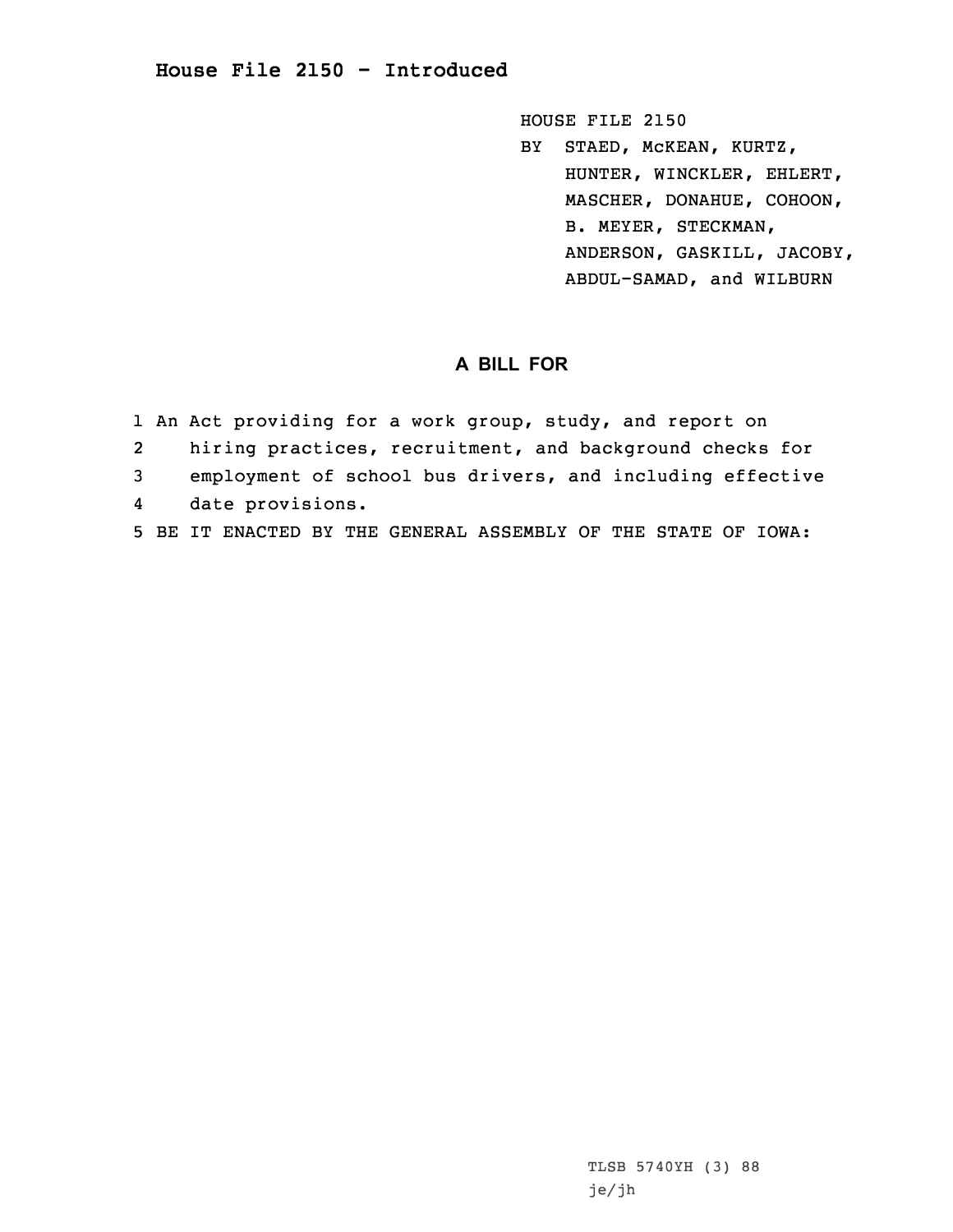1 Section 1. STUDY OF HIRING AND BACKGROUND CHECKS OF SCHOOL BUS DRIVERS —— DEPARTMENT OF EDUCATION STUDY AND REPORT. 1. The department of education shall convene and provide administrative support to <sup>a</sup> work group to study hiring practices, recruitment, and background checks for employment of school bus drivers. The study shall include ways to improve such background checks in Iowa, including national background checks by the department of public safety; the most effective means to implement procedures for notifying school districts and nonpublic schools automatically when <sup>a</sup> school bus driver commits <sup>a</sup> driving offense; and developing uniform practices among Iowa schools in the interpretation and enforcement of 13 section 321.375, subsection 3, paragraph "d", for the safety of students. The study shall also consider school bus driver hiring practices and recruitment policies from other states, and any recommendations to address policy changes concerning school bus drivers to maintain student transportation safety. 2. a. The membership of the work group shall include <sup>a</sup> representative of each of the following: (1) The department of education. 21 (2) The department of transportation. 22 (3) The department of public safety. (4) <sup>A</sup> statewide group representing public transit systems. 24 (5) <sup>A</sup> statewide group representing teachers. (6) <sup>A</sup> statewide group representing school board members. (7) <sup>A</sup> statewide group representing school administrators. (8) <sup>A</sup> statewide group representing authorities in charge of accredited nonpublic schools. (9) The background checking industry. b. In addition, the work group membership shall include four members of the general assembly. The legislative members shall serve as ex officio, nonvoting members of the work group, with one member to be appointed by each of the following: the majority leader of the senate, the minority leader of the senate, the speaker of the house of representatives, and the

-1-

LSB 5740YH (3) 88  $j e/jh$   $1/2$